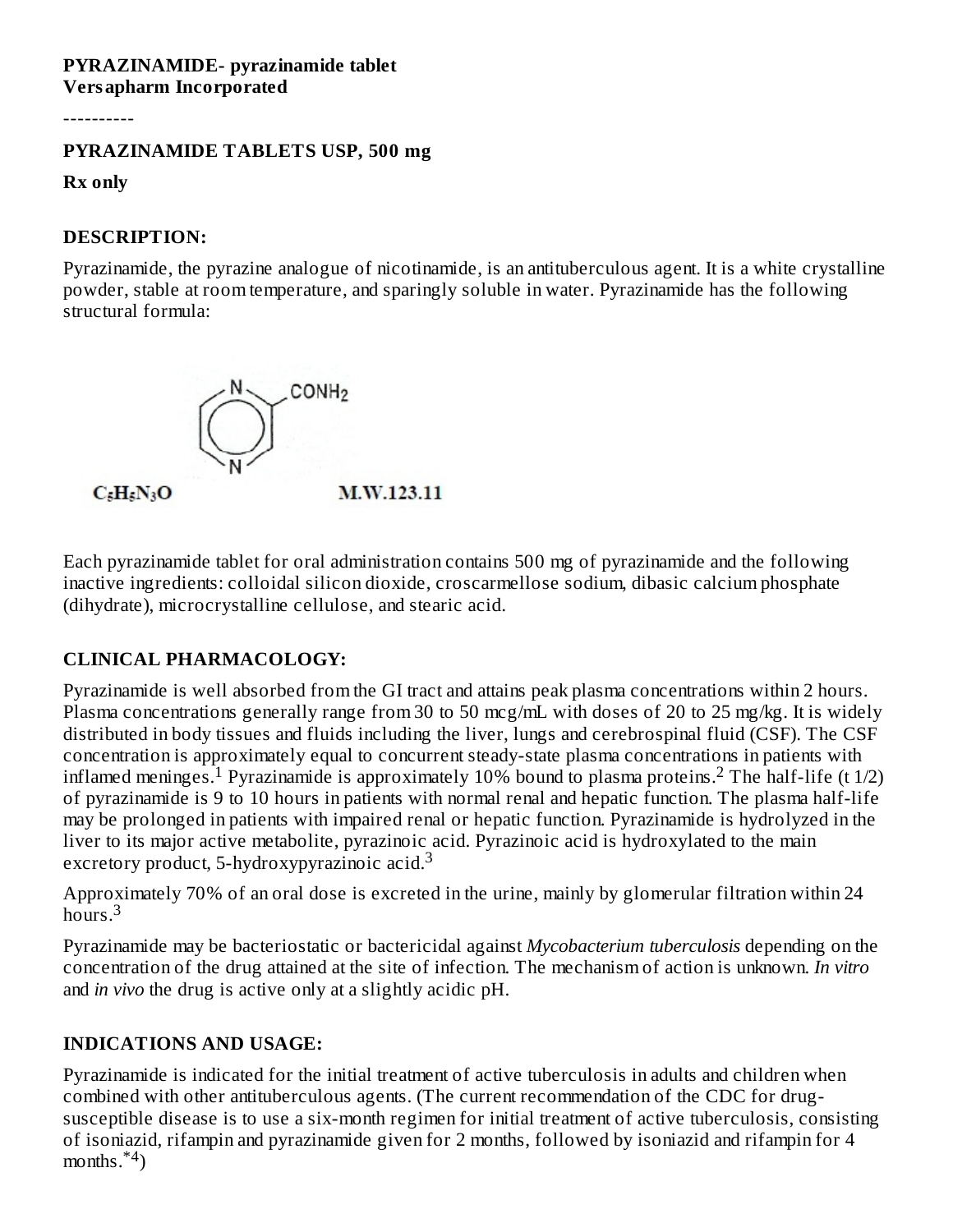(Patients with drug-resistant disease should be treated with regimens individualized to their situation. Pyrazinamide frequently will be an important component of such therapy.)

(In patients with concomitant HIV infection, the physician should be aware of current recommendation of CDC. It is possible these patients may require a longer course of treatment).

It is also indicated after treatment failure with other primary drugs in any form of active tuberculosis.

Pyrazinamide should only be used in conjunction with other effective antituberculous agents.

\*See recommendations of Center for Disease Control (CDC) and American Thoracic Society for complete regimen and dosage recommendations. $^4$ 

# **CONTRAINDICATIONS:**

Pyrazinamide is contraindicated in persons:

- with severe hepatic damage.
- who have shown hypersensitivity to it.
- with acute gout.

# **WARNINGS:**

Patients started on pyrazinamide should have baseline serum uric acid and liver function determinations. Those patients with preexisting liver disease or those at increased risk for drug related hepatitis (e.g., alcohol abusers) should be followed closely.

Pyrazinamide should be discontinued and not be resumed if signs of hepatocellular damage or hyperuricemia accompanied by an acute gouty arthritis appear.

# **PRECAUTIONS:**

# **General:**

Pyrazinamide inhibits renal excretion of urates, frequently resulting in hyperuricemia which is usually asymptomatic. If hyperuricemia is accompanied by acute gouty arthritis, pyrazinamide should be discontinued.

Pyrazinamide should be used with caution in patients with a history of diabetes mellitus, as management may be more difficult.

Primary resistance of *M. tuberculosis* to pyrazinamide is uncommon. In cases with known or suspected drug resistance, *in vitro* susceptibility tests with recent cultures of *M. tuberculosis* against pyrazinamide and the usual primary drugs should be performed. There are few reliable *in vitro* tests for pyrazinamide resistance. A reference laboratory capable of performing these studies must be employed.

# **Information for Patients:**

Patients should be instructed to notify their physicians promptly if they experience any of the following: fever, loss of appetite, malaise, nausea and vomiting, darkened urine, yellowish discoloration of the skin and eyes, pain or swelling of the joints.

Compliance with the full course of therapy must be emphasized, and the importance of not missing any doses must be stressed.

# **Laboratory Tests:**

Baseline liver function studies [especially ALT (SGPT), AST (SGOT) determinations] and uric acid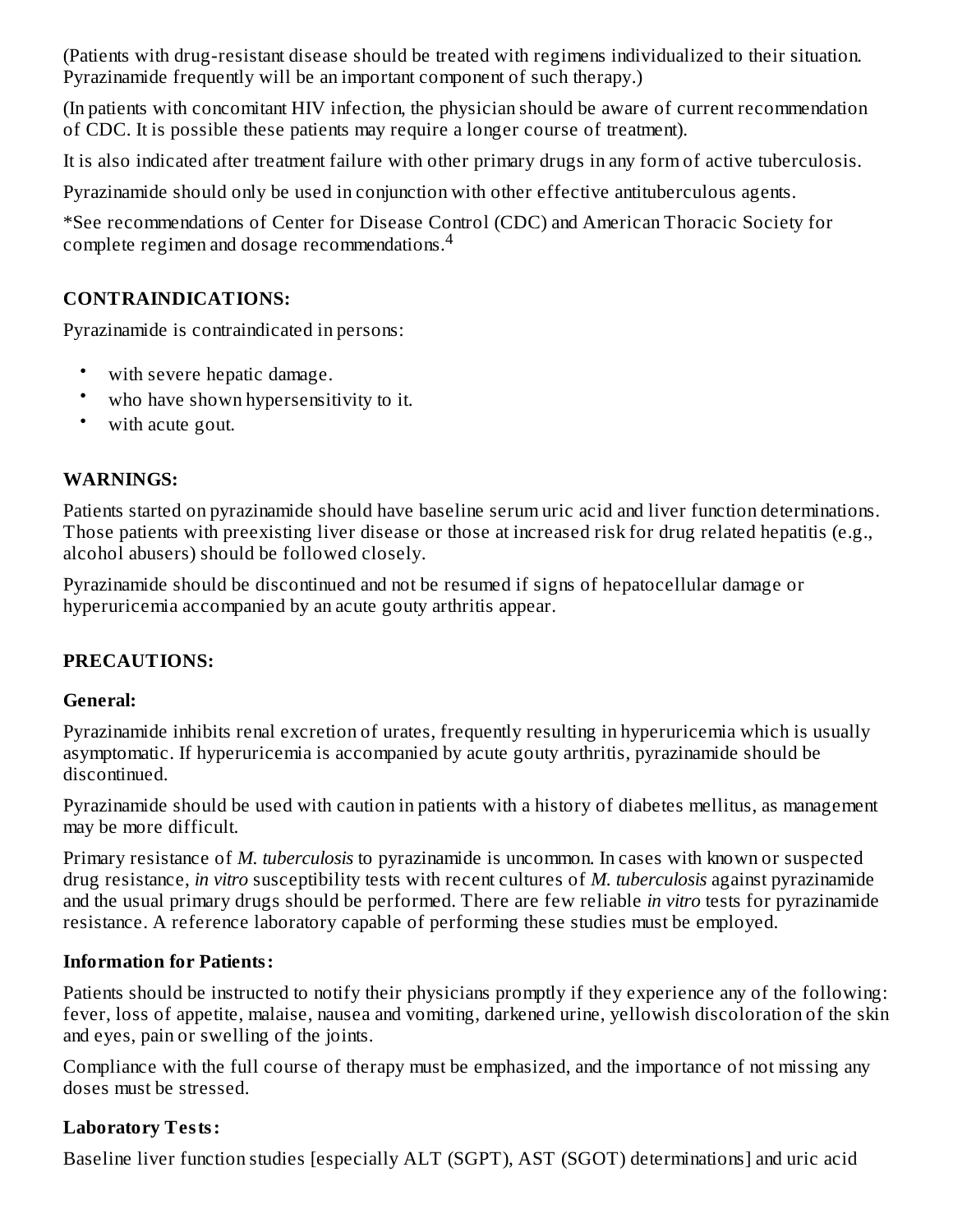levels should be determined prior to therapy. Appropriate laboratory testing should be performed at periodic intervals and if any clinical signs of symptoms occur during therapy.

### **Drug/Laboratory Test Interactions:**

Pyrazinamide has been reported to interfere with  $\textrm{ACETEST}^{\circledR}$  and  $\textrm{KETOSTIX}^{\circledR}$  urine tests to produce a pink-brown color.<sup>5</sup>

# **Carcinogenicity, Mutagenicity, Impairment of Fertility: 6,7,8**

In lifetime bioassays in rats and mice, pyrazinamide was administered in the diet at concentrations of up to 10,000 ppm. This resulted in estimated daily doses for the mouse of 2  $g/kg$ , or 40 times the maximum human dose, and for the rat of 0.5 g/kg, or 10 times the maximum human dose. Pyrazinamide was not carcinogenic in rats or male mice and no conclusion was possible for female mice due to insufficient numbers of surviving control mice.

Pyrazinamide was not mutagenic in the Ames bacterial test, but induced chromosomal aberrations in human lymphocyte cell cultures.

### **Pregnancy:**

### *Teratogenic Effects-Pregnancy Category C*

Animal reproduction studies have not been conducted with pyrazinamide. It is also not known whether pyrazinamide can cause fetal harm when administered to a pregnant woman or can affect reproduction capacity. Pyrazinamide should be given to a pregnant woman only if clearly needed.

### **Nursing Mothers:**

Pyrazinamide has been found in small amounts in breast milk. Therefore, it is advised that pyrazinamide be used with caution in nursing mothers taking into account the risk-benefit of this therapy.<sup>9</sup>

### **Pediatric Us e:**

Pyrazinamide regimens employed in adults are probably equally effective in pediatric patients. 4,10,11 Pyrazinamide appears to be well tolerated in pediatric patients.

# **Geriatric Us e: 12**

Clinical studies of pyrazinamide did not include sufficient numbers of patients aged 65 and over to determine whether they respond differently from younger patients. Other reported clinical experience has not identified differences in responses between the elderly and younger patients. In general, dose selection for an elderly patient should be cautious, usually starting at the low end of the dosing range, reflecting the greater frequency of decreased hepatic or renal function, and of concomitant disease or other drug therapy.

It does not appear that patients with impaired renal function require a reduction in dose. It may be prudent to select doses at the low end of the dosing range, however.  $13$ 

# **ADVERSE REACTIONS:**

### **General:**

Fever, porphyria and dysuria have rarely been reported. Gout (see PRECAUTIONS:).

# **Gastrointestinal:**

The principal adverse effect is a hepatic reaction (see WARNINGS:). Hepatotoxicity appears to be dose related, and may appear at any time during therapy. GI disturbances including nausea, vomiting and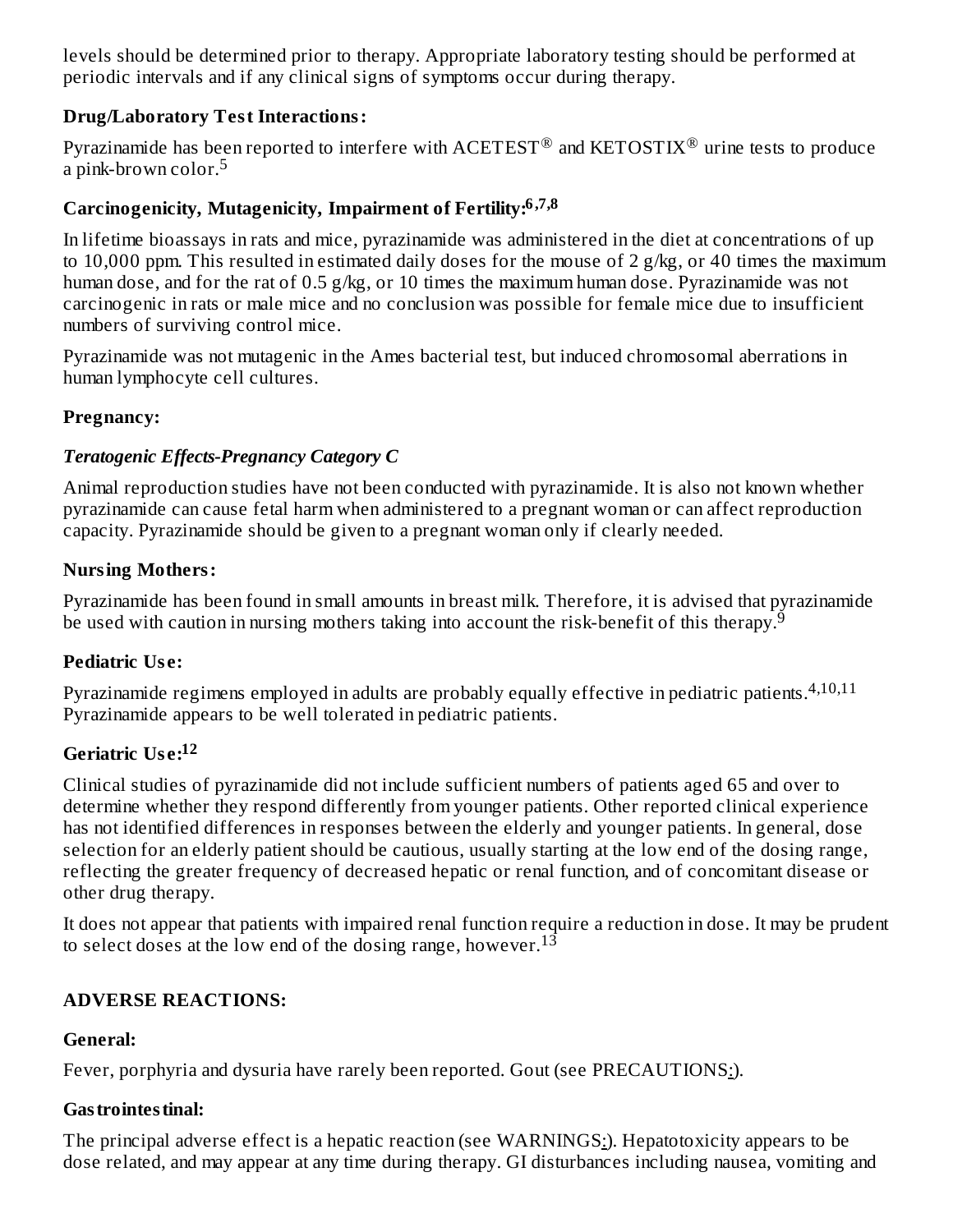anorexia have also been reported.

### **Hematologic and Lymphatic:**

Thrombocytopenia and sideroblastic anemia with erythroid hyperplasia, vacuolation of erythrocytes and increased serum iron concentration have occurred rarely with this drug. Adverse effects on blood clotting mechanisms have also been rarely reported.

### **Other:**

Mild arthralgia and myalgia have been reported frequently. Hypersensitivity reactions including rashes, urticaria, and pruritis have been reported. Fever, acne, photosensitivity, porphyria, dysuria and interstitial nephritis have been reported rarely.

# **OVERDOSAGE:**

Overdosage experience is limited. In one case report of overdose, abnormal liver function tests developed. These spontaneously reverted to normal when the drug was stopped. Clinical monitoring and supportive therapy should be employed. Pyrazinamide is dialyzable. $^{13}$ 

# **DOSAGE AND ADMINISTRATION:**

Pyrazinamide should always be administered with other effective antituberculous drugs. It is administered for the initial 2 months of a 6-month or longer treatment regimen for drug-susceptible patients. Patients who are known or suspected to have drug-resistant disease should be treated with regimens individualized to their situation.

Pyrazinamide frequently will be an important component of such therapy.

Patients with concomitant HIV infection may require longer courses of therapy. Physicians treating such patients should be alert to any revised recommendations from CDC for this group of patients.

Usual dose: Pyrazinamide is administered orally, 15 to 30 mg/kg once daily. Older regimens employed 3 or 4 divided doses daily, but most current recommendations are for once a day. Three grams per day should not be exceeded. The CDC recommendations do not exceed 2 g per day when given as a daily regimen (see table).

Alternatively, a twice weekly dosing regimen (50 to 75 mg/kg twice weekly based on lean body weight) has been developed to promote patient compliance with a regimen on an outpatient basis. In studies evaluating the twice weekly regimen, doses of pyrazinamide in excess of 3 g twice weekly have been administered. This exceeds the recommended maximum 3 g/daily dose. However, an increased incidence of adverse reactions has not been reported.

This table is taken from the CDC-American Thoracic Society joint recommendations.<sup>4</sup>

| Drug         | Daily Dose*                        |                          |  |  |
|--------------|------------------------------------|--------------------------|--|--|
|              | Children                           | <b>Adults</b>            |  |  |
| Isoniazid    | 10 to 20 mg/kg<br>PO or IM         | $5 \text{ mg/kg}$        |  |  |
|              |                                    | PO or IM                 |  |  |
| Rifampin     | 10 to 20 mg/kg<br>P <sub>O</sub>   | $10 \text{ mg/kg}$<br>PO |  |  |
| Pyrazinamide | 15 to 30 $mg/kg$<br>P <sub>O</sub> | 15 to 30 mg/kg<br>PO     |  |  |
| Streptomycin | 20 to 40 mg/kg<br>ΙM               | $15 \text{ mg/kg}$<br>IM |  |  |

# **Recommended Drugs for the Initial Treatment of Tuberculosis in Children and Adults**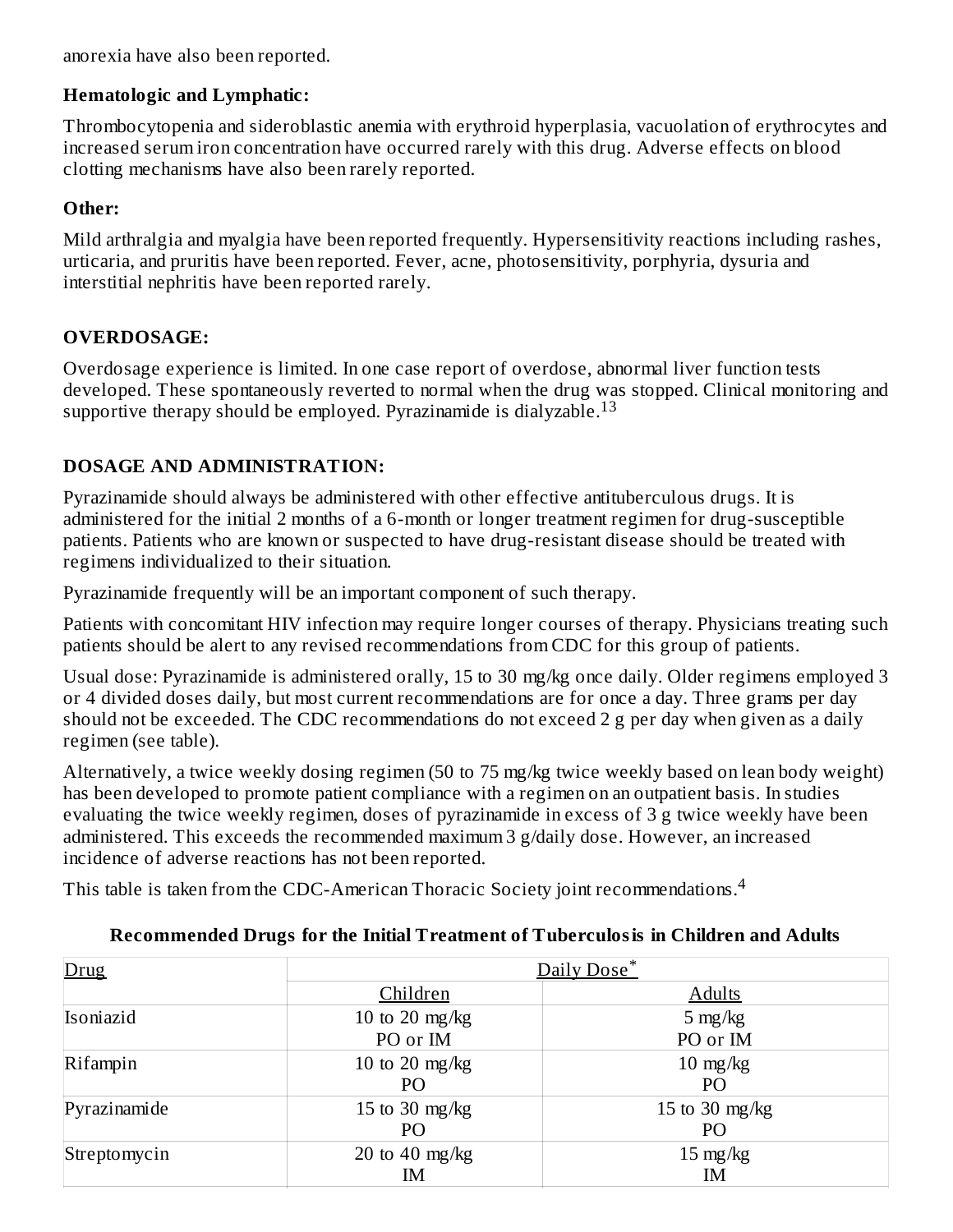| Ethambutol |                |                |
|------------|----------------|----------------|
|            | 15 to 25 mg/kg | 15 to 25 mg/kg |
|            | PO             | DС             |

| Drug         | Maximal Daily Dose in Children and Adults |
|--------------|-------------------------------------------|
| Isoniazid    | $300$ mg                                  |
| Rifampin     | 600 mg                                    |
| Pyrazinamide | 2g                                        |
| Streptomycin | $1\,\mathrm{g}^{**}$                      |
| Ethambutol   |                                           |
|              | 2.5 g                                     |

| Drug              | <b>Twice Weekly Dose</b>      |                                   |  |  |
|-------------------|-------------------------------|-----------------------------------|--|--|
|                   | Children                      | <b>Adults</b>                     |  |  |
| Isoniazid         | 20 to 40 mg/kg<br>Max. 900 mg | $15 \text{ mg/kg}$<br>Max. 900 mg |  |  |
| Rifampin          | 10 to 20 mg/kg<br>Max. 600 mg | $10 \text{ mg/kg}$<br>Max. 600 mg |  |  |
| Pyrazinamide      | 50 to 70 mg/kg                | 50 to 70 mg/kg                    |  |  |
| Streptomycin      | 25 to 30 $mg/kg$<br>IM        | 25 to 30 mg/kg<br>ΙM              |  |  |
| <b>Ethambuto1</b> | $50 \text{ mg/kg}$            | $50 \text{ mg/kg}$                |  |  |

Definition of abbreviations:  $PO = perorally$ ;  $IM = intramuscularly$ .

### **HOW SUPPLIED:**

Pyrazinamide Tablets USP contain pyrazinamide 500 mg. They are supplied as white, round, scored tablets, debossed "VP/012" in containers of 60 tablets, NDC# 61748-012-06, in containers of 90 tablets, NDC# 61748-012-09, in containers of 100 tablets, NDC# 61748-012-01, in containers of 500 tablets, NDC# 61748-012-05, and in hospital unit-dose cartons of 100 tablets (in strips of 10 tablets per strip), NDC# 61748-012-11.

**Storage:** Store in a well-closed container at controlled room temperature 15°C to 30°C (59°F to 86°F).

Dispense in a well-closed container with a child resistant closure.

### **Rx only**

Manufactured for:

### **VersaPharm Inc. – An Akorn Company**

Lake Forest, IL 60045

Manufactured by:

### **MIKART, INC.**

Atlanta, GA 30318 Rev. 09/16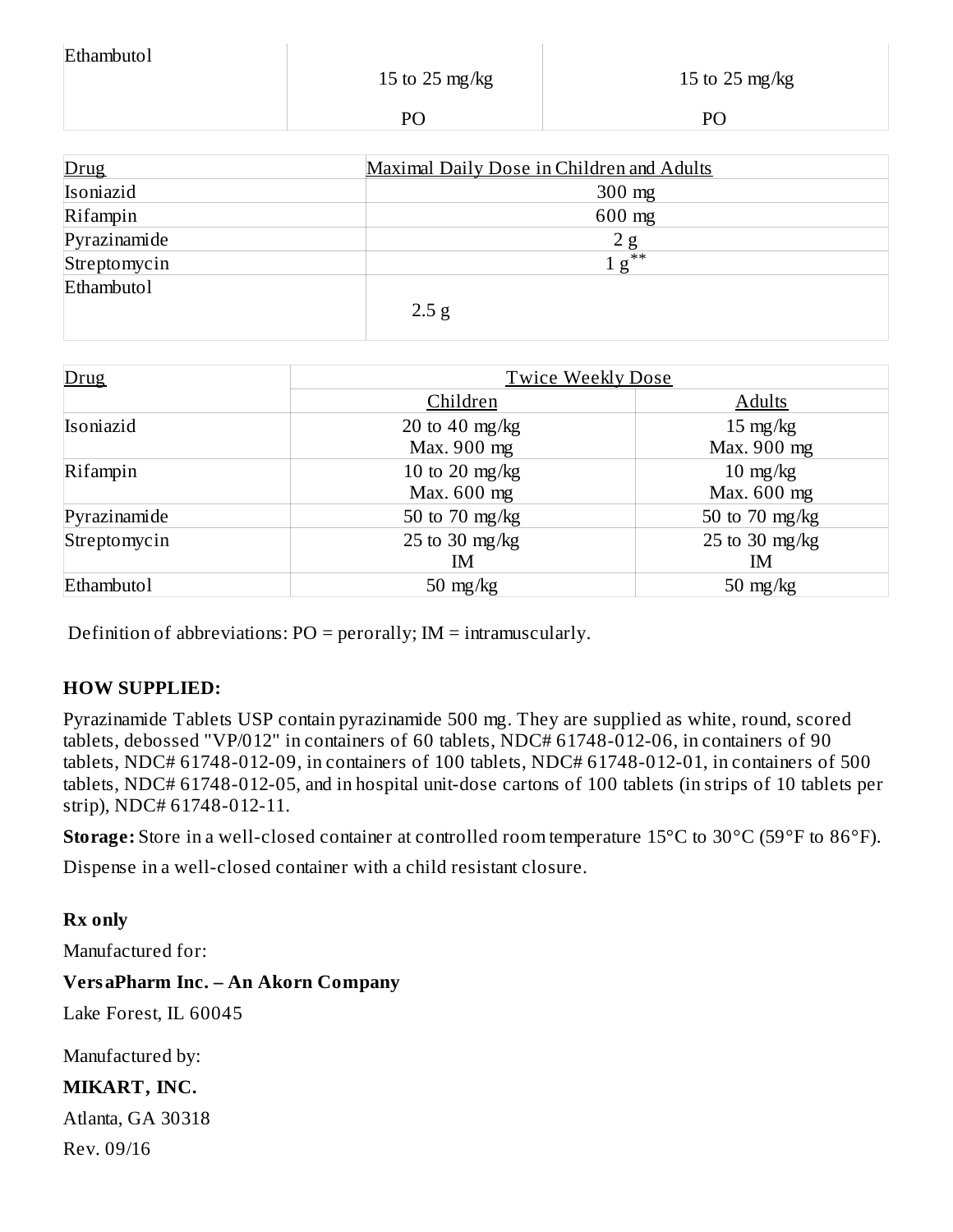#### **REFERENCES:**

1.Drug Information, American Hospital Formulary Service. American Society of Hospital Pharmacists. Bethesda, Md. 1991.

2. USPDI, Drug Information for the Health Care Professional. United States Pharmacopeial Convention, Inc. Rockville, Md. 1991: 1 B : 2226-2227.

3. Goodman-Gilman A, Rall TW, Nies AS, Taylor P. The Pharmacological Basis of Therapeutics, ed 8. New York, Pergamon Press. 1990; 1154.

4. Treatment of tuberculosis and tuberculosis infection in adults and children. Am Rev Respir Dis. 1986 ; 134 : 363-368.

5. Reynolds JEF, Parfitt K, Parsons AV, Sweetman SC. Martindale The Extra Pharmacopoeia, ed 29. London, The Pharmaceutical Press. 1989; 569-570.

6. Bioassay of pyrazinamide for possible carcinogenicity. National Cancer Institute Carcinogenesis Technical Report Series No. 48, 1978.

7. Zerger E, Anderson B, Haworth S, Lawlor T, Mortelmans K, Speck W. Salmonella mutagenicity tests: III. Results from the testing of 255 chemicals. Environ Mutagen. 1987; 9 (Suppl 9) : 1109.

8. Roman IC, Georgian L. Cytogenetic effects of some antituberculosis drugs in vitro. Mutation Research. 1977; 48: 215- 224.

9. Holdiness M. Antituberculosis drugs and breast-feeding. Arch Intern Med. 1984; 144: 1888.

10. Turcios N, Evans H. Preventing and managing tuberculosis in children. J Resp Dis. 1989; 10 (6) (Jun): 23.

11. Starke JR. Multidrug therapy for tuberculosis in children. Pediatr Infec Dis J. 1990; 9: 785793.

12. Specific requirements on content and format of labeling for human prescription drugs; proposed addition of "geriatric use" subsection in the labeling. Federal Register. 1990; 55 (212) (Nov 1): 46134- 46137.

13. Stamathakis G, Montes C, Trouvin JH, et al. Pyrazinamide and pyrazinoic acid pharmacokinetics in patients with chronic renal failure. Clinical Nephrology. 1988 ; 30 : 230-234.

Twice Weekly Dose

### **PACKAGE/LABEL PRINCIPAL DISPLAY PANEL**

NDC 61748-012-06

#### **Pyrazinamide**

**Tablets, USP**

**500 mg**

**60 Tablets**

**Rx Only AKORN**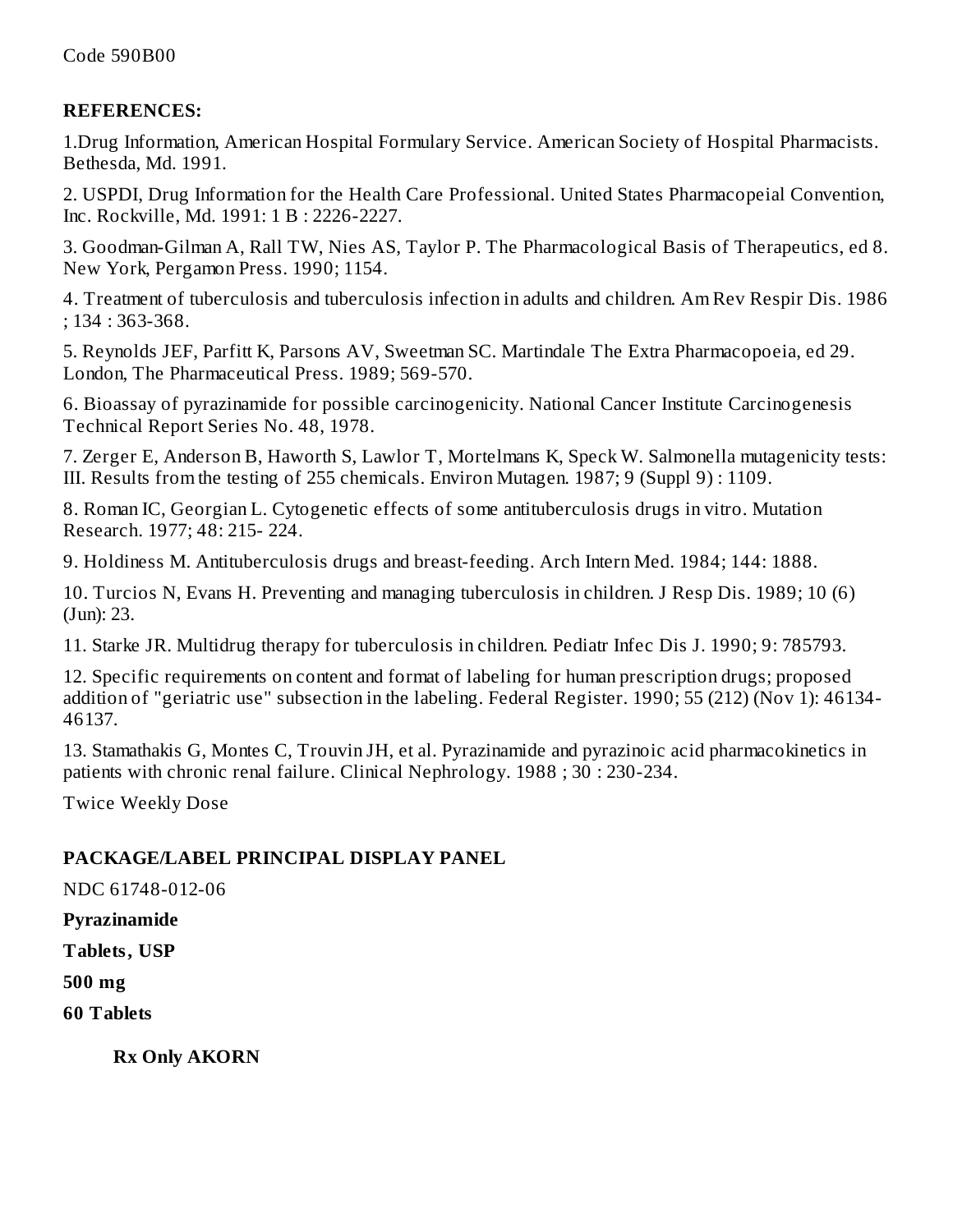|        |                 |          |   | NDC 61748-012-06  |
|--------|-----------------|----------|---|-------------------|
|        |                 | мz       |   | Pyrazinamide      |
|        |                 |          |   | Tablets, USP      |
| AM 005 |                 | $\infty$ | I | 500 mg            |
| ğ      |                 |          |   | <b>60 Tablets</b> |
| 101240 | ğ<br>事の記<br>SK1 |          |   |                   |

| pyrazinamide tablet<br><b>Product Information</b><br>NDC:61748-012<br>HUMAN PRESCRIPTION DRUG<br>Item Code (Source)<br>Product Type<br><b>Route of Administration</b><br>ORAL<br><b>Active Ingredient/Active Moiety</b><br><b>Ingredient Name</b><br>Strength<br><b>Basis of Strength</b><br>PYRAZINAMIDE (UNII: 2KNI5N06TI) (PYRAZINAMIDE - UNII:2KNI5N06TI)<br>500 mg<br>PYRAZINAMIDE<br><b>Inactive Ingredients</b><br><b>Ingredient Name</b><br>Strength<br><b>SILICON DIO XIDE (UNII: ETJ7Z6 XBU4)</b><br>CROSCARMELLOSE SODIUM (UNII: M28OL1HH48)<br>DIBASIC CALCIUM PHOSPHATE DIHYDRATE (UNII: O7TSZ97GEP)<br>MICRO CRYSTALLINE CELLULO SE (UNII: OP1R32D61U)<br><b>STEARIC ACID (UNII: 4ELV7Z65AP)</b><br><b>Product Characteristics</b><br>Color<br>2 pieces<br>WHITE (WHITE)<br><b>Score</b><br>ROUND (ROUND)<br><b>Size</b><br>13mm<br><b>Shape</b><br>VP;012<br>Flavor<br><b>Imprint Code</b><br><b>Contains</b><br>Packaging | <b>PYRAZINAMIDE</b>   |  |                            |  |  |  |  |  |
|-------------------------------------------------------------------------------------------------------------------------------------------------------------------------------------------------------------------------------------------------------------------------------------------------------------------------------------------------------------------------------------------------------------------------------------------------------------------------------------------------------------------------------------------------------------------------------------------------------------------------------------------------------------------------------------------------------------------------------------------------------------------------------------------------------------------------------------------------------------------------------------------------------------------------------------------|-----------------------|--|----------------------------|--|--|--|--|--|
|                                                                                                                                                                                                                                                                                                                                                                                                                                                                                                                                                                                                                                                                                                                                                                                                                                                                                                                                           |                       |  |                            |  |  |  |  |  |
|                                                                                                                                                                                                                                                                                                                                                                                                                                                                                                                                                                                                                                                                                                                                                                                                                                                                                                                                           |                       |  |                            |  |  |  |  |  |
|                                                                                                                                                                                                                                                                                                                                                                                                                                                                                                                                                                                                                                                                                                                                                                                                                                                                                                                                           |                       |  |                            |  |  |  |  |  |
|                                                                                                                                                                                                                                                                                                                                                                                                                                                                                                                                                                                                                                                                                                                                                                                                                                                                                                                                           |                       |  |                            |  |  |  |  |  |
|                                                                                                                                                                                                                                                                                                                                                                                                                                                                                                                                                                                                                                                                                                                                                                                                                                                                                                                                           |                       |  |                            |  |  |  |  |  |
|                                                                                                                                                                                                                                                                                                                                                                                                                                                                                                                                                                                                                                                                                                                                                                                                                                                                                                                                           |                       |  |                            |  |  |  |  |  |
|                                                                                                                                                                                                                                                                                                                                                                                                                                                                                                                                                                                                                                                                                                                                                                                                                                                                                                                                           |                       |  |                            |  |  |  |  |  |
|                                                                                                                                                                                                                                                                                                                                                                                                                                                                                                                                                                                                                                                                                                                                                                                                                                                                                                                                           |                       |  |                            |  |  |  |  |  |
|                                                                                                                                                                                                                                                                                                                                                                                                                                                                                                                                                                                                                                                                                                                                                                                                                                                                                                                                           |                       |  |                            |  |  |  |  |  |
|                                                                                                                                                                                                                                                                                                                                                                                                                                                                                                                                                                                                                                                                                                                                                                                                                                                                                                                                           |                       |  |                            |  |  |  |  |  |
|                                                                                                                                                                                                                                                                                                                                                                                                                                                                                                                                                                                                                                                                                                                                                                                                                                                                                                                                           |                       |  |                            |  |  |  |  |  |
|                                                                                                                                                                                                                                                                                                                                                                                                                                                                                                                                                                                                                                                                                                                                                                                                                                                                                                                                           |                       |  |                            |  |  |  |  |  |
|                                                                                                                                                                                                                                                                                                                                                                                                                                                                                                                                                                                                                                                                                                                                                                                                                                                                                                                                           |                       |  |                            |  |  |  |  |  |
|                                                                                                                                                                                                                                                                                                                                                                                                                                                                                                                                                                                                                                                                                                                                                                                                                                                                                                                                           |                       |  |                            |  |  |  |  |  |
|                                                                                                                                                                                                                                                                                                                                                                                                                                                                                                                                                                                                                                                                                                                                                                                                                                                                                                                                           |                       |  |                            |  |  |  |  |  |
|                                                                                                                                                                                                                                                                                                                                                                                                                                                                                                                                                                                                                                                                                                                                                                                                                                                                                                                                           |                       |  |                            |  |  |  |  |  |
|                                                                                                                                                                                                                                                                                                                                                                                                                                                                                                                                                                                                                                                                                                                                                                                                                                                                                                                                           |                       |  |                            |  |  |  |  |  |
|                                                                                                                                                                                                                                                                                                                                                                                                                                                                                                                                                                                                                                                                                                                                                                                                                                                                                                                                           |                       |  |                            |  |  |  |  |  |
|                                                                                                                                                                                                                                                                                                                                                                                                                                                                                                                                                                                                                                                                                                                                                                                                                                                                                                                                           |                       |  |                            |  |  |  |  |  |
|                                                                                                                                                                                                                                                                                                                                                                                                                                                                                                                                                                                                                                                                                                                                                                                                                                                                                                                                           |                       |  |                            |  |  |  |  |  |
|                                                                                                                                                                                                                                                                                                                                                                                                                                                                                                                                                                                                                                                                                                                                                                                                                                                                                                                                           |                       |  |                            |  |  |  |  |  |
|                                                                                                                                                                                                                                                                                                                                                                                                                                                                                                                                                                                                                                                                                                                                                                                                                                                                                                                                           |                       |  |                            |  |  |  |  |  |
|                                                                                                                                                                                                                                                                                                                                                                                                                                                                                                                                                                                                                                                                                                                                                                                                                                                                                                                                           |                       |  |                            |  |  |  |  |  |
|                                                                                                                                                                                                                                                                                                                                                                                                                                                                                                                                                                                                                                                                                                                                                                                                                                                                                                                                           |                       |  |                            |  |  |  |  |  |
|                                                                                                                                                                                                                                                                                                                                                                                                                                                                                                                                                                                                                                                                                                                                                                                                                                                                                                                                           |                       |  |                            |  |  |  |  |  |
|                                                                                                                                                                                                                                                                                                                                                                                                                                                                                                                                                                                                                                                                                                                                                                                                                                                                                                                                           |                       |  |                            |  |  |  |  |  |
| <b>Marketing Start Date Marketing End Date</b>                                                                                                                                                                                                                                                                                                                                                                                                                                                                                                                                                                                                                                                                                                                                                                                                                                                                                            | <b>Item Code</b><br># |  | <b>Package Description</b> |  |  |  |  |  |